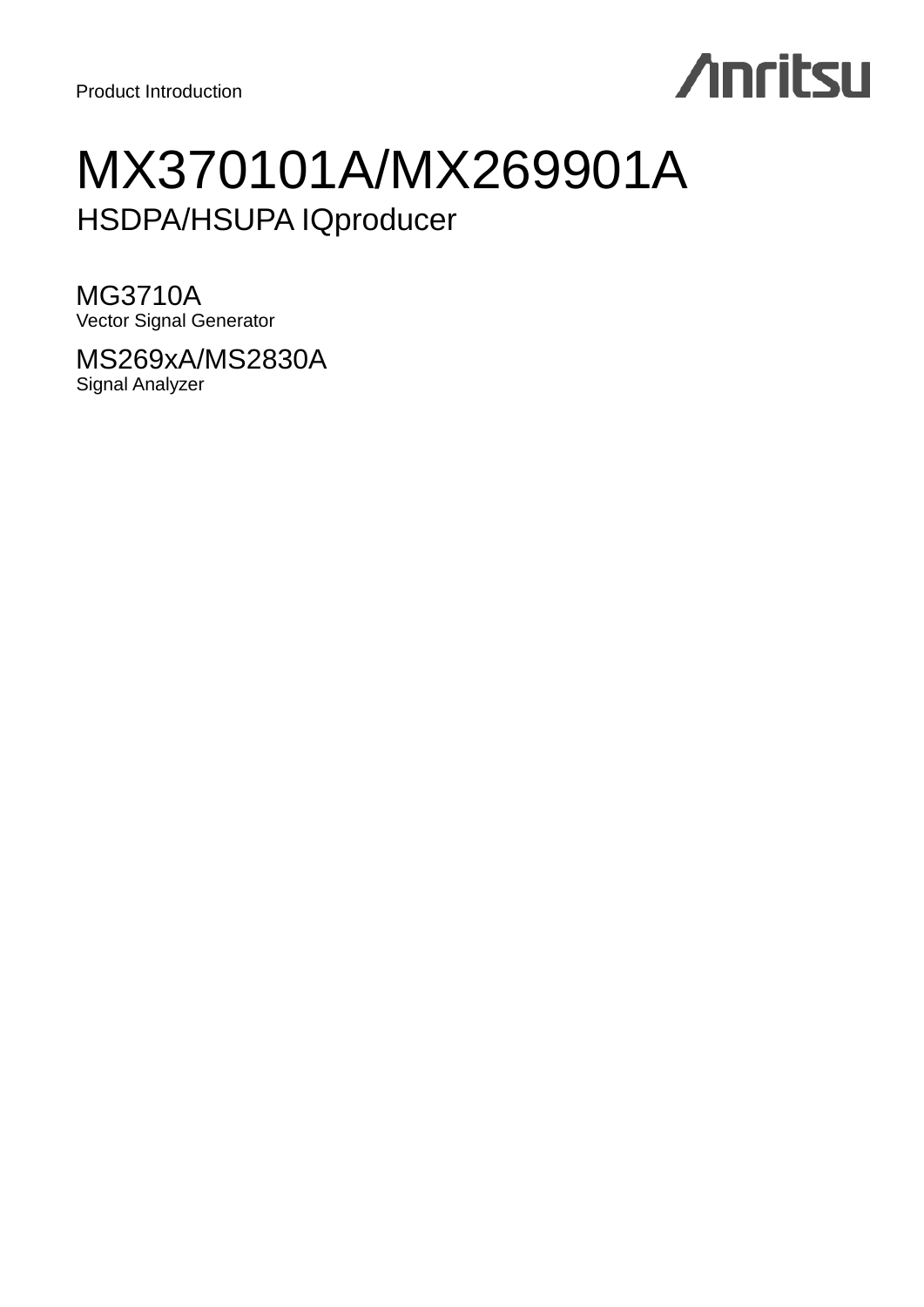**MG3710A Vector Signal Generator MS269xA-020, MS2830A-020/021 Vector Signal Generator option for MS269xA/MS2830A Signal Analyzer**

## **MX370101A/MX269901A HSDPA/HSUPA IQproducer Product Introduction**



**MG3710A Vector Signal Generator**



**MS269xA Signal Analyzer**



**MS2830A Signal Analyzer**

**Version 1.00**

## **ANRITSU CORPORATION**

Discover What's Possible™

Slide 1

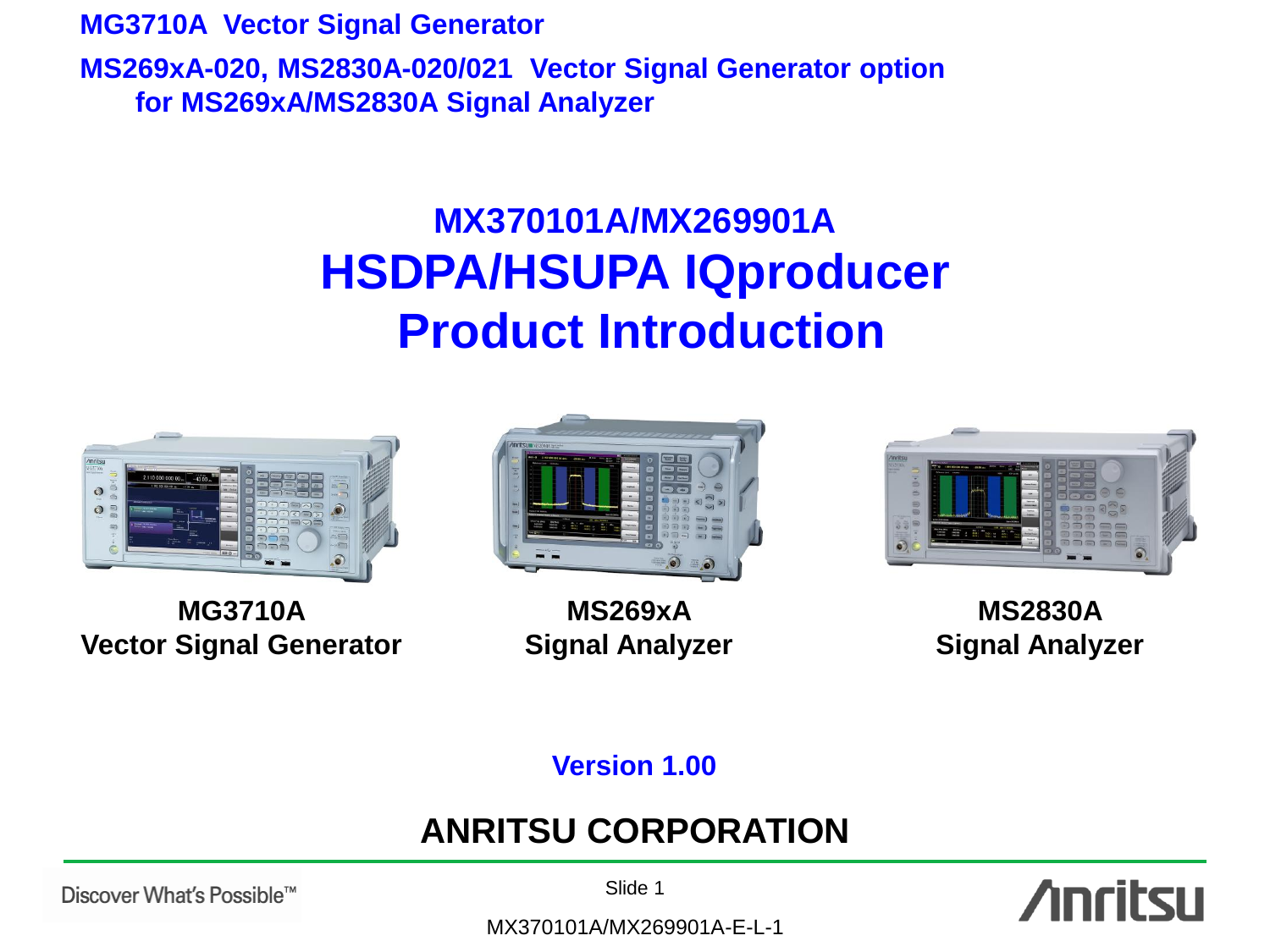## **What is HSDPA/HSUPA IQproducer?**

HSDPA/HSUPA IQproducer is PC application software for generating waveform patterns in compliance with 3GPP HSDPA/HSUPA (uplink, downlink). The software runs under the Windows OS installed in the MG3710A, MS2690A/91A/92A-020, and MS2830A-020/021. It outputs modulation signals by selecting generated waveform patterns.

# **HSDPA/HSUPA IQproducer** 西口 鹽 4 | ス **Install**

**- Generating waveform patterns using HSDPA/HSUPA IQproducer => The main frame requires a license.**

The unlicensed software will run on the PC to test waveform pattern generation but an unlicensed SG cannot output signals because it does not recognize the waveform patterns.

- **- Generating waveform patterns using EDA Tools (C, MATLAB, Microwave Office) => Free license**
	- **MATLAB® is a registered trademark of The MathWorks, Inc.**
	- **Windows® is a registered trademark of Microsoft Corporation in the USA and other countries.**

 $\ddot{\mathcal{O}}$ 

Discover What's Possible™

Slide 2

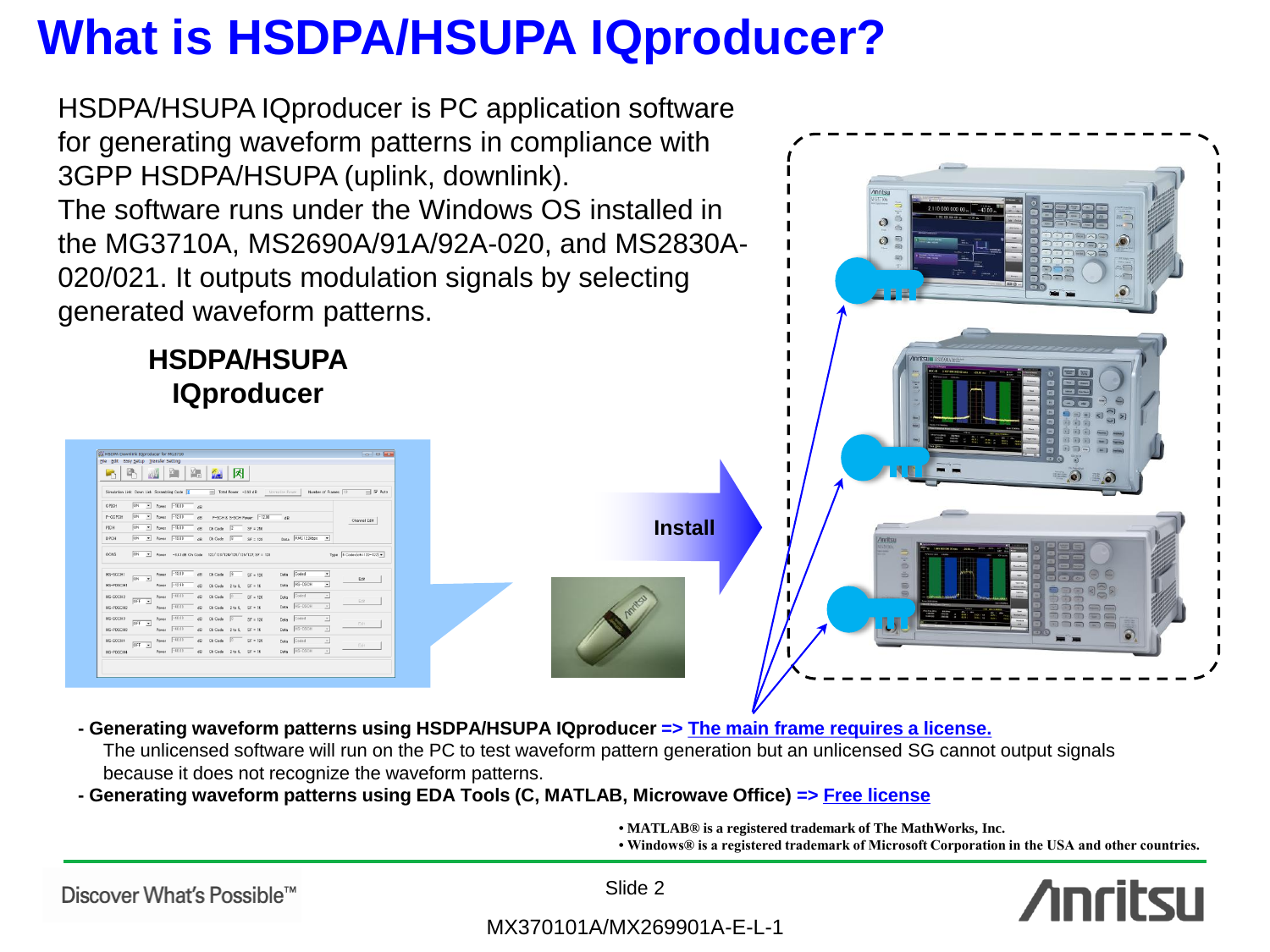## **What is HSDPA/HSUPA IQproducer?**

IQproducer sets TS25.212-defined HS-PDSCH and HS-DPCCH parameters. Various signals are generated just by changing the Tx process.



### **\*Read the "MX3701xxA IQproducer" and "MX269xxxA series Software" brochure for detail parameter setting range.**

Discover What's Possible™

Slide 3

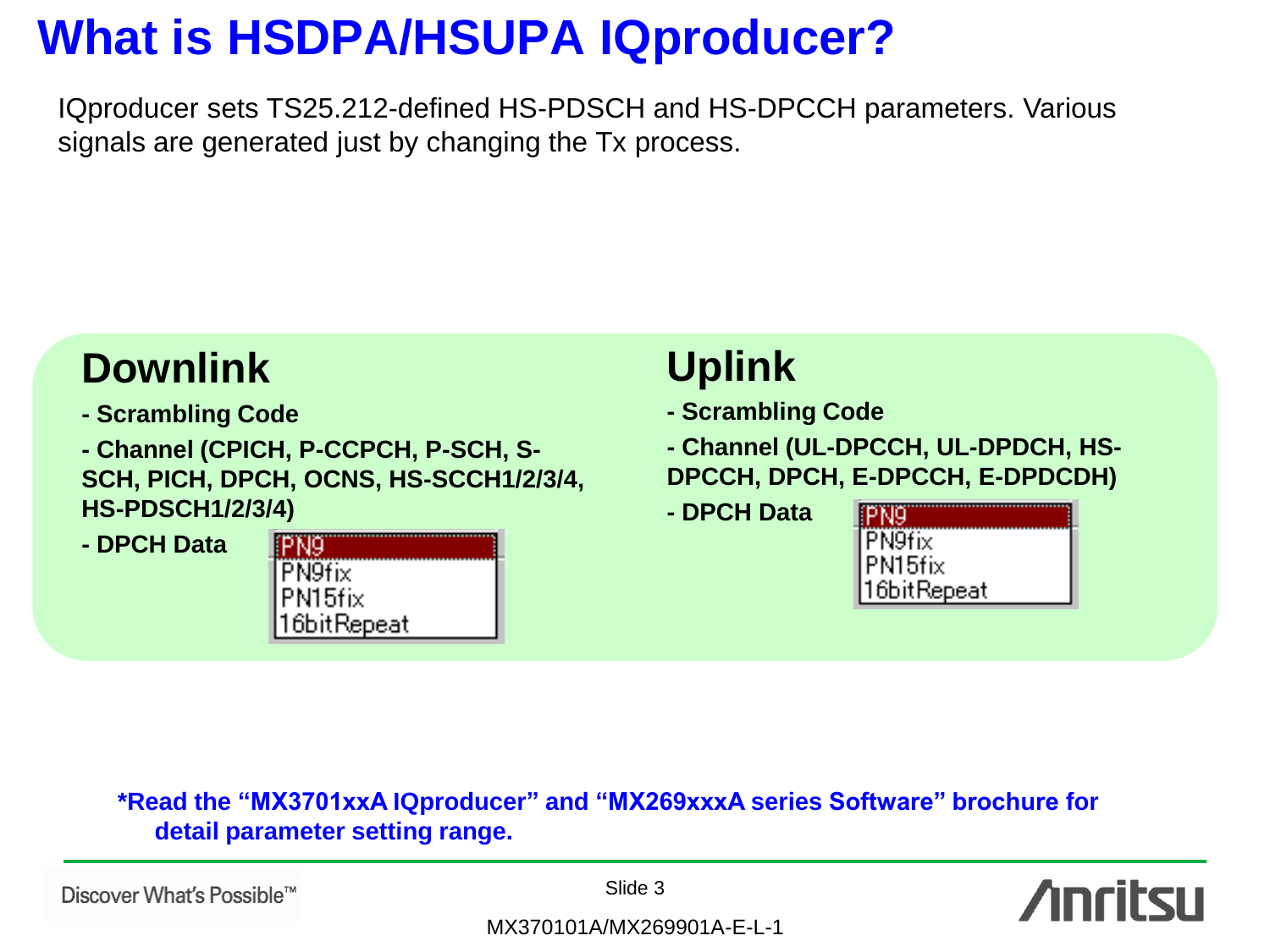## **Downlink: Editing Parameters**

When HSDPA/HSUPA Downlink is chosen, various Downlink parameters can be set according to the standard.

In addition, the Downlink **Easy Setup** function offers default parameter sheets for "Fixed Reference Channel (FRC) of HSDPA defined in 3GPP TS25.101" and "Reference Measurement Channel (RMC) defined in 3GPP TS25.101/TS25.104." Parameters are set just by choosing an item and the waveform pattern is generated.

**[Easy Setup]**  *FRC: H-Set1 (QPSK) H-Set1 (16QAM) H-Set2 (QPSK) H-Set2 (16QAM) H-Set3 (QPSK) H-Set3 (16QAM) H-Set4 H-Set5*

 *RMC: RMC12.2 kbps (for RX test) RMC12.2 kbps (for Performance test) RMC64 kbps (for Performance test) RMC144 kbps (for Performance test) RMC384 kbps (for Performance test)*



Discover What's Possible™

Slide 4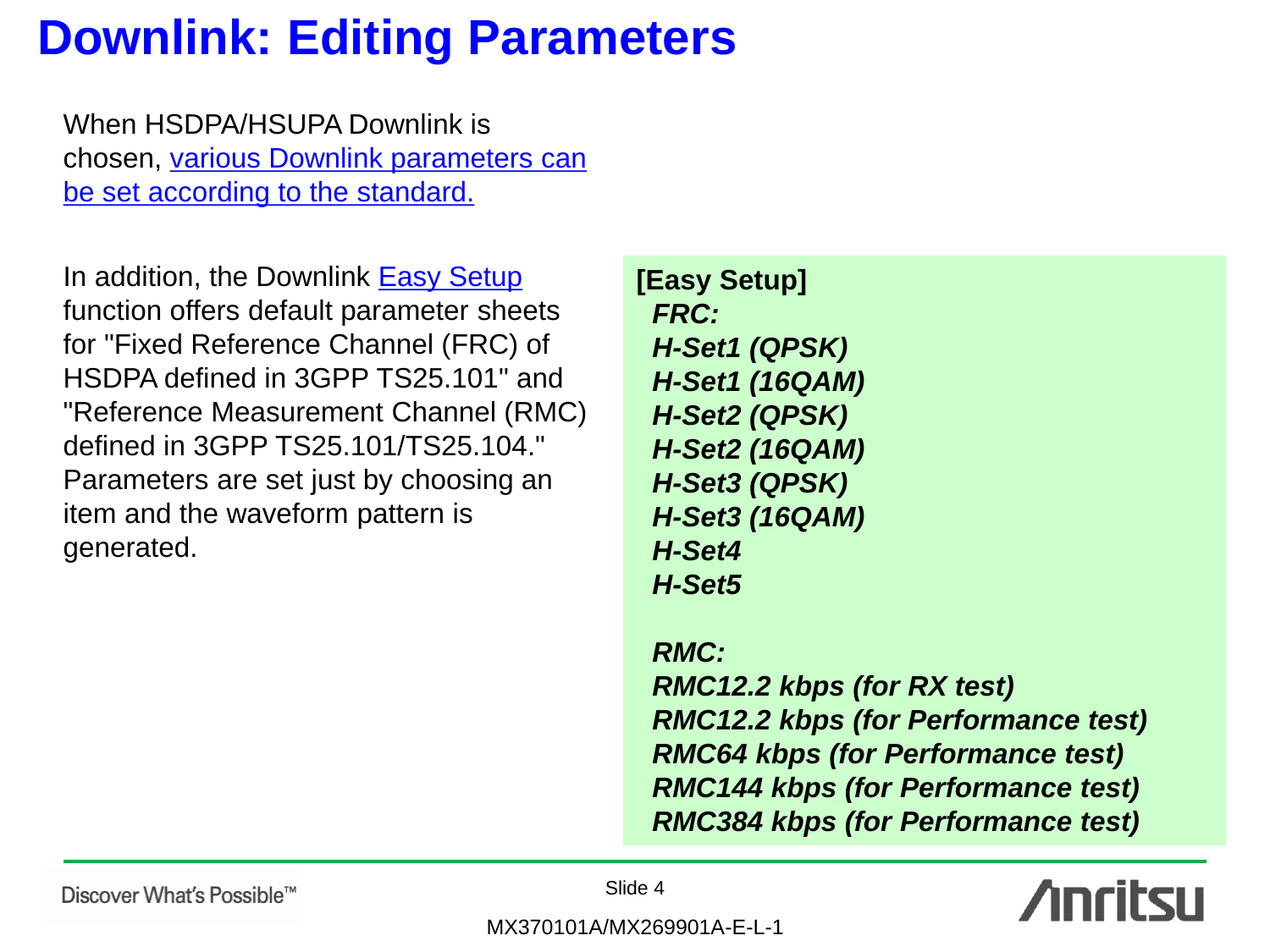## **Downlink: Parameter Editing**

When HSDPA/HSUPA Downlink is chosen, the following setting screen is displayed.

The P-CCPCH, DPCH, HS-SCCH 1-4, and HS-PDSCH 1-4 parameters are set using the [Edit] menu.

| HSDPA Downlink IQproducer for MG3710                                                                                                                                       |                                                                              |
|----------------------------------------------------------------------------------------------------------------------------------------------------------------------------|------------------------------------------------------------------------------|
| File Edit Easy Setup Transfer Setting                                                                                                                                      |                                                                              |
| W.<br>呙<br>W<br>AC.                                                                                                                                                        | <b>Total Power: Displays total power of</b><br>all ON channels (except OCNS) |
| $\Box$ $\Box$ Auto<br>Simulation Link: Down Link Scrambling Code<br>$\overline{-1}$ Total Power: -2.63 dB<br>Normalize Power<br>Number of Frames 12                        | <b>Normalize Power: Sets Total Power</b>                                     |
| ION.<br>CPICH<br>$-10.00$<br>$\overline{\phantom{a}}$<br>Power<br>dB                                                                                                       | to 0 dB, maintaining power ratio of<br>all ON channels                       |
| ON.<br>$-12.00$<br>P-CCPCH<br>$\overline{\phantom{a}}$<br>P-SCH & S-SCH Power: -12.00<br>Power<br>dB<br>dB<br>Channel Edit                                                 |                                                                              |
| ON.<br>$-15.00$<br>PICH<br>$\overline{ }$<br>$\sqrt{2}$<br>Power<br>$\mathsf{dB}$<br>Ch Code<br>$SF = 256$                                                                 | <b>Enabled at OCNS = OFF</b>                                                 |
| $\overline{ON}$<br>RMC12.2kbps<br>$-13.00$<br>DPCH<br>$\vert \cdot \vert$<br>$\sqrt{8}$<br>ᅬ<br>Power<br>Ch Code<br>dB.<br>$SF = 128$<br>Data                              | <b>Channel Edit: Starts parameter</b>                                        |
| ION.<br>Type $6$ Codes(ch=122-127) $\blacktriangledown$<br><b>OCNS</b><br>$\vert \cdot \vert$<br>$-3.43$ dB Ch Code 122/123/124/125/126/127, SF = 128<br>Power             | setting screen for P-CCPCH<br>and DPCH.                                      |
| $-13.00$<br>Coded<br>$\sqrt{9}$<br>ᅬ<br>dB<br>Ch Code<br>HS-SCCH1<br>Data<br>$SF = 128$<br>Power<br>$\overline{ON}$<br>Edit<br>$\overline{\phantom{a}}$                    |                                                                              |
| HS-DSCH<br>ᅬ<br>$-12.99$<br>HS-PDSCH1<br>Data<br>Power<br>dB.<br>Ch Code $2 \text{ to } 6$ , $SF = 16$                                                                     |                                                                              |
| Coded<br>$-40.00$<br>$\overline{ }$<br>$ 0\rangle$<br>Ch Code<br>$SF = 128$<br>HS-SCCH2<br>dB.<br>Power<br>Data<br>Edit<br>$OFF - \rightarrow$<br>$\overline{\phantom{a}}$ |                                                                              |
| HS-DSCH<br>$\vert \nabla \vert$<br>$-40.00$<br>Data<br>Ch Code 2 to 6.<br>$SF = 16$<br>HS-PDSCH2<br>dB<br>Power                                                            |                                                                              |
| $-40.00$<br>Coded<br>$\sqrt{0}$<br>$\overline{\phantom{a}}$<br>HS-SCCH3<br>Ch Code<br>dB<br>$SF = 128$<br>Power<br>Data<br>$OFF \rightarrow$<br>Edit<br>◥                  |                                                                              |
| HS-DSCH<br>$-40.00$<br>$\overline{\phantom{a}}$<br>$\mathsf{dB}$<br>Ch Code $2 \text{ to } 6$ , $SF = 16$<br>HS-PDSCH3<br>Data<br>Power                                    | <b>Edit: Performs HS-SCCH 1-4</b>                                            |
| $-40.00$<br>$\sqrt{0}$<br>$SF = 128$<br>dB.<br>Ch Code<br>HS-SCCH4<br>Coded<br>Power<br>$\overline{\phantom{a}}$<br>Data<br>$OFF - \nabla$<br>Edit                         | and HS-PDSCH 1-4 setup and<br>starts parameter setting screen                |
| $-40.00$<br>HS-DSCH<br>$\overline{ }$<br>dB.<br>Ch Code 2 to 6, SF = 16<br>Power<br>Data<br>HS-PDSCH4                                                                      | for PCCPCH and DPCH.                                                         |
|                                                                                                                                                                            |                                                                              |

**Anritsu** 

Discover What's Possible™

Slide 5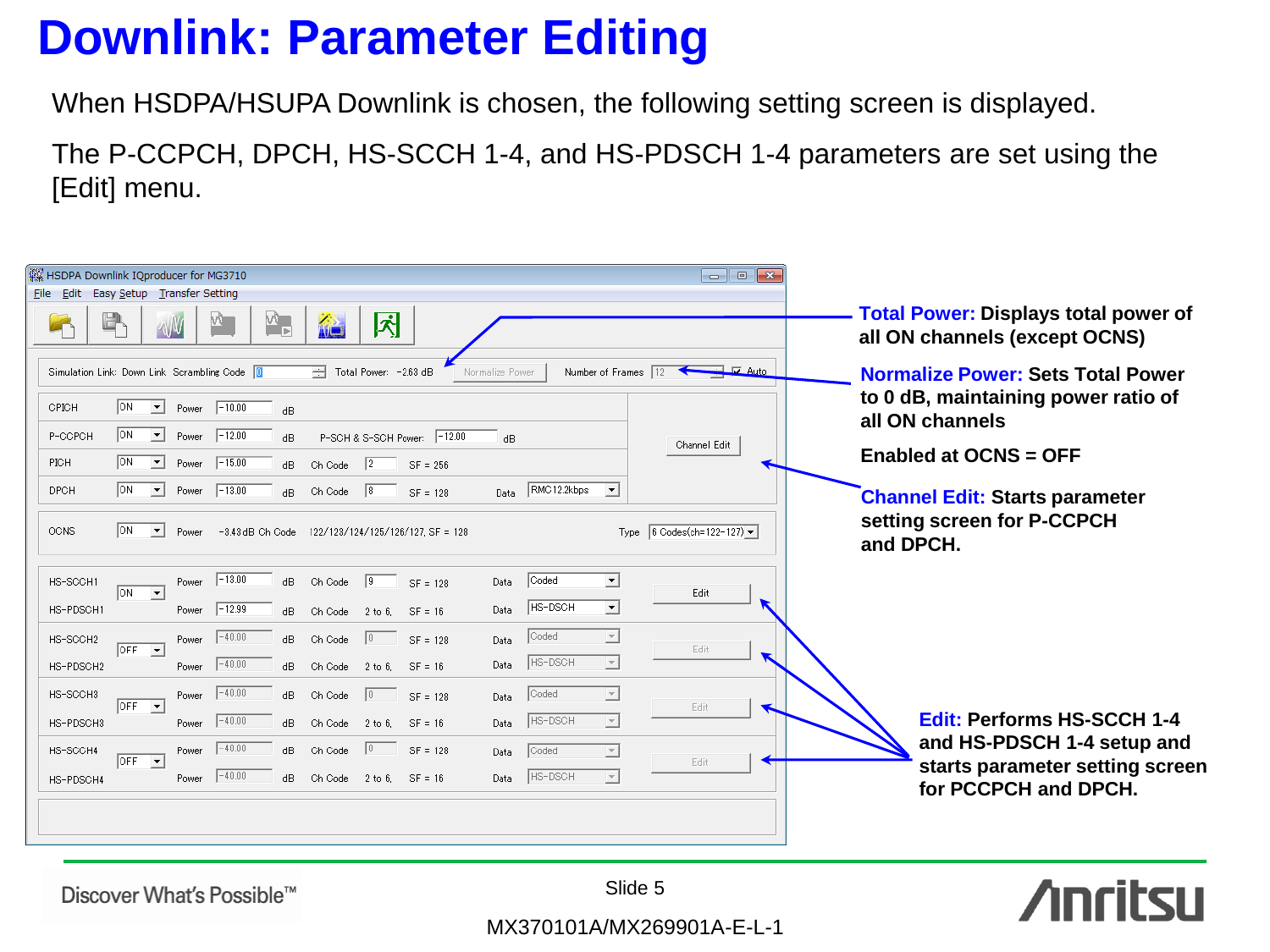## **Downlink: Parameter Editing Screen**

### **Channel Edit Screen**

| Channel Edit                                     |                                |                                        |                              | $\mathbf{x}$                                |  |  |  |
|--------------------------------------------------|--------------------------------|----------------------------------------|------------------------------|---------------------------------------------|--|--|--|
|                                                  |                                | P-CCPCH Edit                           |                              |                                             |  |  |  |
| SFN Cycle<br>4096 frames<br>$\blacktriangledown$ |                                |                                        |                              |                                             |  |  |  |
|                                                  | <b>DPCH Edit</b>               |                                        |                              |                                             |  |  |  |
|                                                  |                                | PhyCH                                  |                              |                                             |  |  |  |
|                                                  | DPCH Data<br>TrCH              | $\blacktriangledown$                   | l-<br><b>BER</b>             | %                                           |  |  |  |
|                                                  | $\sqrt{6}$<br>골<br><b>TFCI</b> |                                        | #11<br>Slot Format           | ▼                                           |  |  |  |
| Spreading Factor                                 | 128<br>$\blacktriangledown$    |                                        | Timing Offset<br>E<br> 0     | TPC Edit                                    |  |  |  |
|                                                  |                                | <b>TrCH</b>                            |                              |                                             |  |  |  |
| Easy Setup                                       | <b>TrCH Number</b>             | $\blacktriangledown$                   | DTX Fix                      | ▾                                           |  |  |  |
|                                                  | $\blacktriangleleft$           |                                        |                              | r                                           |  |  |  |
|                                                  | TrCH1                          | TrCH <sub>2</sub>                      | TrCH <sub>3</sub>            | TrCH4                                       |  |  |  |
| Data                                             | PN9fix<br>$\vert \cdot \vert$  | 16bitRepeat<br>▾╎                      | PN9fix<br>$\mathbf{r}$       | <b>PN9fix</b><br>$\overline{\phantom{a}}$   |  |  |  |
| $\Pi$                                            | 20ms<br>$\vert$                | 40ms<br>$\blacktriangledown$           | 20 <sub>ms</sub><br>$\vert$  | 20ms<br>$\blacktriangledown$                |  |  |  |
| Max. TrBk Size                                   | $\sqrt{244}$<br>bit            | $\sqrt{100}$<br>bit                    | 244<br>bit                   | $\sqrt{244}$<br>bit                         |  |  |  |
| TrBk Size                                        | $\sqrt{244}$<br>bit            | $\sqrt{100}$<br>bit                    | $\sqrt{244}$<br>bit          | $\sqrt{244}$<br>bit                         |  |  |  |
| Max.TrBk Set No.                                 | TrBk *<br>11                   | TrBk *<br>  1                          | TrBk *<br>11                 | TrBk *<br>$\vert$ 1                         |  |  |  |
| TrBk Set No.                                     | TrBk *<br>11                   | TrBk *<br>  1                          | TrBk *<br>  1                | TrBk *<br>11                                |  |  |  |
| CRC                                              | 16bit<br>$\vert$               | 12bit<br>$\blacktriangledown$          | 16bit<br>$\vert \cdot \vert$ | 16bit<br>۰                                  |  |  |  |
| Coder                                            | $\overline{CC}$ 1/3<br>$\vert$ | $CC$ $1/3$<br>$\overline{\phantom{a}}$ | CC 1/3<br>$\vert$            | $\overline{CC 1/3}$<br>$\blacktriangledown$ |  |  |  |
| RM attribute                                     | 256                            | 256                                    | $\sqrt{256}$                 | 256                                         |  |  |  |
| <b>BER</b>                                       |                                |                                        |                              |                                             |  |  |  |
| <b>BLER</b>                                      |                                |                                        |                              |                                             |  |  |  |
|                                                  | ОК                             |                                        | Cancel                       |                                             |  |  |  |

Discover What's Possible™

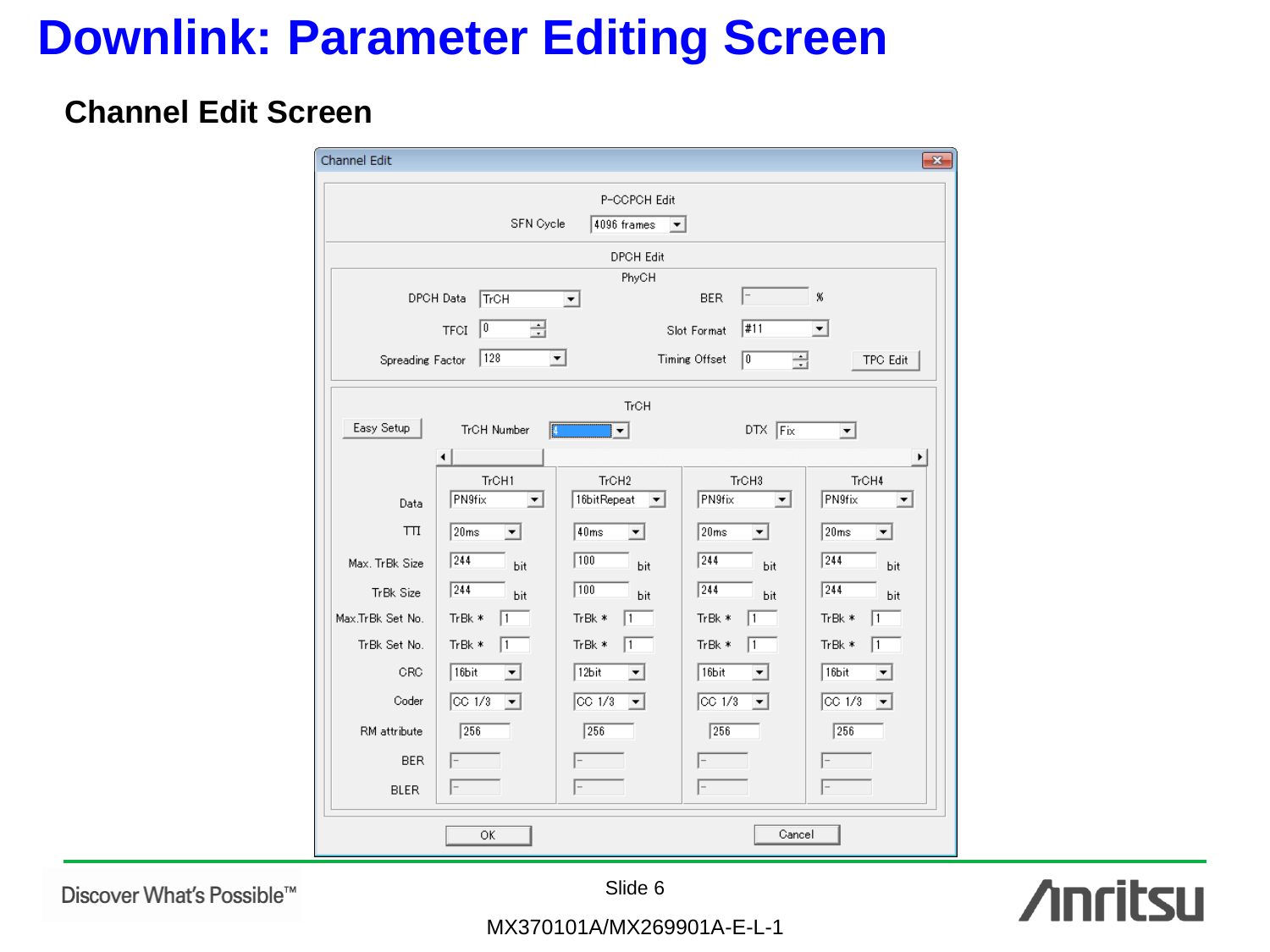## **Downlink: Parameter Editing Screen**

### **HSDPA Edit Screen**

| HSDPA Edit (Ch1)                 |            |                                                    | $\mathbf{z}$                        |
|----------------------------------|------------|----------------------------------------------------|-------------------------------------|
| Channelization Code Offset       | 2 <br>∃    | UE Identity                                        | $\sqrt{0}$<br>÷                     |
| Number of Physical Channel Code  | 5<br>÷     | <b>CRC</b> Error Insertion                         | Correct<br>$\vert \mathbf{v} \vert$ |
| Modulation                       | QPSK<br>▾╎ | Number of HARQ Processes                           | 2<br>÷                              |
| Transport Block Size Information | 41<br>÷    | Virtual IR Buffer Size                             | 9600<br>÷                           |
| RV information                   | 顶<br>클     | Payload Data                                       | PN9fix<br>▼                         |
|                                  |            | Transmitting Pattern Edit                          |                                     |
| HARQ Process Cycle               | 6<br>÷     | Inter-TTI Distance                                 | ÷<br>13                             |
| <b>TTI Start Offset</b>          | 顶<br>글     |                                                    |                                     |
| □ Process Setting File           |            | $\left(\begin{array}{c} \ldots \end{array}\right)$ |                                     |
|                                  |            |                                                    |                                     |
|                                  |            |                                                    |                                     |
|                                  |            |                                                    |                                     |
| ОK                               |            |                                                    | Cancel                              |



Discover What's Possible™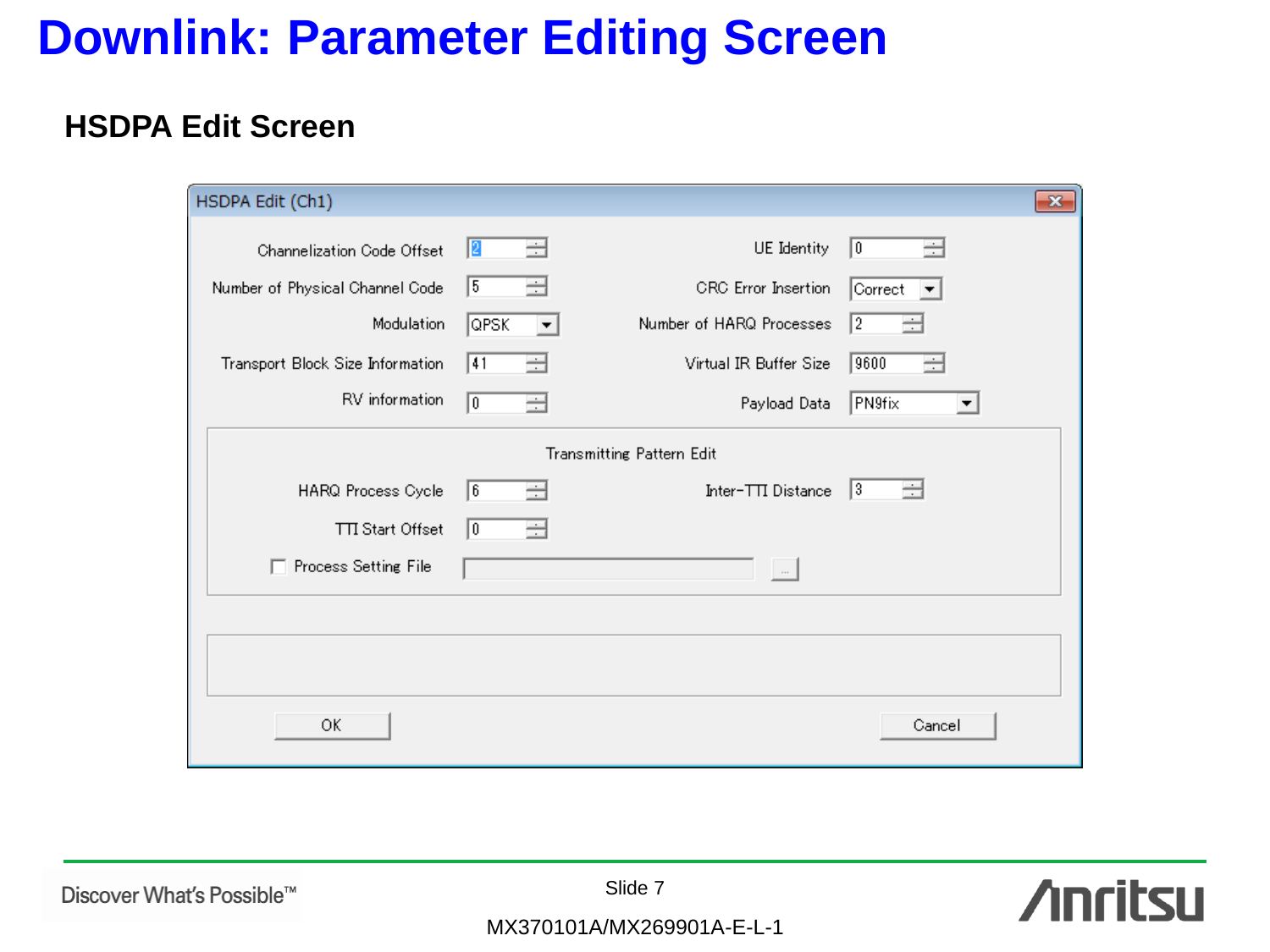## **Downlink: Easy Setup Function**

The Downlink Easy Setup function offers default parameter sheets for "Fixed Reference Channel (FRC) of HSDPA defined in 3GPP TS25.101" and "Reference Measurement Channel (RMC) defined in 3GPP TS25.101/TS25.104."

The initial work is easy because the default is displayed for the selected item.

| File<br>Edit | Easy Setup<br><b>Transfer Setting</b>            |                |
|--------------|--------------------------------------------------|----------------|
|              | H-Set(QPSK or 16QAM)                             | H-Set 1(QPSK)  |
|              | W-CDMA                                           | H-Set 1(16QAM) |
|              |                                                  | H-Set 2(QPSK)  |
|              | Simulation Link: Down Link Scrambling Code<br>10 | H-Set 2(16QAM) |
|              |                                                  | H-Set 3(QPSK)  |
| CPICH        | ΟN<br>$-10.00$<br>Power                          | H-Set 3(16QAM) |
|              | ΟN                                               | H-Set 4        |
| P-CCPCH      | $-12.00$<br>Power                                | H-Set 5        |

| File<br>Edit | Easy Setup<br><b>Transfer Setting</b>          |                                    |
|--------------|------------------------------------------------|------------------------------------|
|              | H-Set(QPSK or 16QAM)                           |                                    |
|              | <b>W-CDMA</b>                                  | RMC 12.2kbps(for RX test)          |
|              |                                                | RMC 12.2kbps(for Performance test) |
|              | Simulation Link: Down Link Scrambling Code   0 | RMC 64kbps(for Performance test)   |
|              |                                                | RMC 144kbps(for Performance test)  |
| CPICH        | ΟN<br>$-10.00$<br>Power                        | RMC 384kbps(for Performance test)  |

**[Easy Setup]**  *FRC: H-Set1 (QPSK) H-Set1 (16QAM) H-Set2 (QPSK) H-Set2 (16QAM) H-Set3 (QPSK) H-Set3 (16QAM) H-Set4 H-Set5 RMC:*

 *RMC12.2 kbps (for RX test) RMC12.2 kbps (for Performance test) RMC64 kbps (for Performance test) RMC144 kbps (for Performance test) RMC384 kbps (for Performance test)*

nritsu

Discover What's Possible™

Slide 8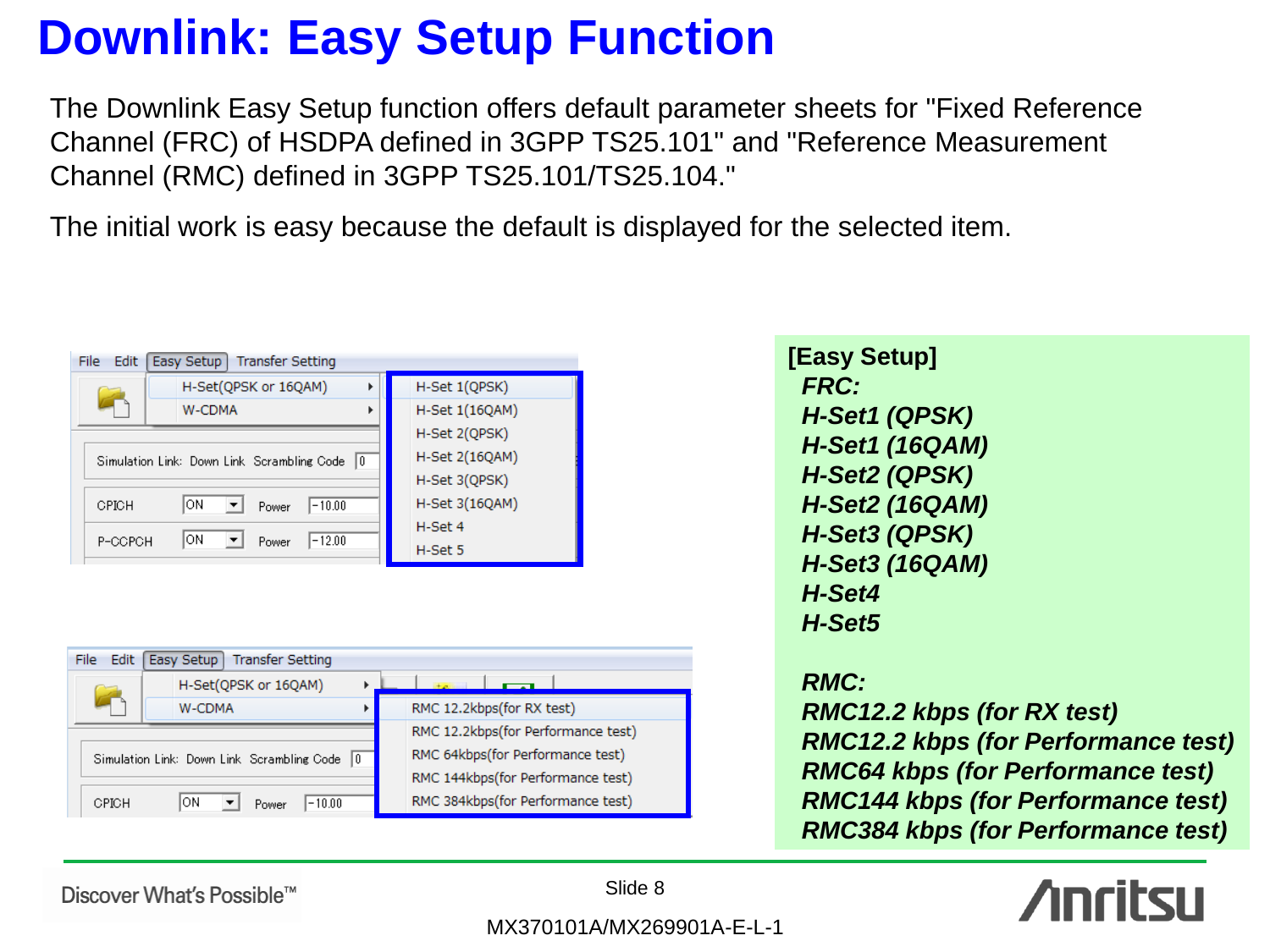## **Uplink: Parameter Editing**

The following screen is displayed when HSDPA/HSUPA Uplink is chosen. The UL-DPCCH, UL-DPDCH, and HS-DPCCH parameters are set to generate the waveform pattern.

| HSDPA Uplink IQproducer for MG3710<br>$\Box$ $\Box$ $\mathbf{x}$<br>File Edit Transfer Setting<br>冈<br>W.<br>W<br>Ajè,<br>Normalize Power<br>Simulation Link: Up Link Scrambling Code 0<br>Number of Frames 4<br>$\sqrt{v}$ Auto<br>곡<br>금                                                                                                                                                                                                                                                                                                                                                                                  | <b>Normalize Power:</b><br>Sets Total Power to 0 dB, maintaining<br>power ratio of all ON channels For HS-<br>DPCCH, the greatest value is chosen<br>from ACK, NACK, and CQI and used for<br>calculation. |
|-----------------------------------------------------------------------------------------------------------------------------------------------------------------------------------------------------------------------------------------------------------------------------------------------------------------------------------------------------------------------------------------------------------------------------------------------------------------------------------------------------------------------------------------------------------------------------------------------------------------------------|-----------------------------------------------------------------------------------------------------------------------------------------------------------------------------------------------------------|
| $\sqrt{on}$<br>ᅬ<br>Power $\boxed{-5.24}$<br>UL-DPCCH<br>Nmax-dpdch<br>Ch Code(Q)<br>$0. SF = 256$<br>$\overline{\phantom{a}}$<br>dB<br>Edit<br>RMC12_2kbps<br>$\overline{ON}$<br>$\blacktriangledown$<br>Power $\boxed{-2.54}$<br>$\vert \cdot \vert$<br>UL-DPDCH<br>Ch Code $(D \t 16,SF = 64$<br>Data<br>dB.<br>$\sqrt{on}$<br>⊡<br>글<br>HS-DPCCH<br>10.<br>Ch Code(Q) 64.SF = 256 TimingOffset<br>* 256 chip<br>$-13.20$<br>Power<br>dB<br>ACK.<br>ACK Pattern ACK_only<br>회<br>$-13.20$<br><b>NACK</b><br>Power<br>dB.<br>$-13.20$<br>CQI value $\sqrt{2}$<br>$\equiv$<br>CQI<br>Power<br>dB<br>□ Pattern Setting File | <b>Channel Edit:</b><br><b>Starts Channel Edit screen to set DPCH</b><br>parameters<br>RMC12_2kbps<br>RMC64kbps<br>RMC144kbps<br>RMC384kbps<br>AMR1<br>AMR2<br>AMR3<br>ISDN                               |
| Power $\boxed{-13.20}$<br>E-DPCCH<br>$dB$ Ch Code(I) = 1, SF = 256<br>Coded<br><b>ON</b><br>$\vert$<br>Data<br>Edit<br>$E-DOH$<br>$E-DPDCH(s)$<br>$\sqrt{on}$<br>Power $\boxed{-13.20}$<br>dB<br>Data<br>$\vert \cdot \vert$<br>Ch Code(Q) = 128(SF256)<br>E-DPDCH(SF2) Power/E-DPDCH(SF4) Power 3.00<br>dB<br>(When 2sf2 and 2sf4 selected)                                                                                                                                                                                                                                                                                | 64kbpsPacket<br>User Edit TrCH<br><b>HSUPA Edit:</b><br><b>Opens HSUPA Edit screen for setting</b><br><b>E-DPDCH/E-DPCCH Physical</b><br><b>Layer/Transport Layer parameters</b>                          |
| Slide 9<br>Discover What's Possible™<br>MX370101A/MX269901A-E-L-1                                                                                                                                                                                                                                                                                                                                                                                                                                                                                                                                                           |                                                                                                                                                                                                           |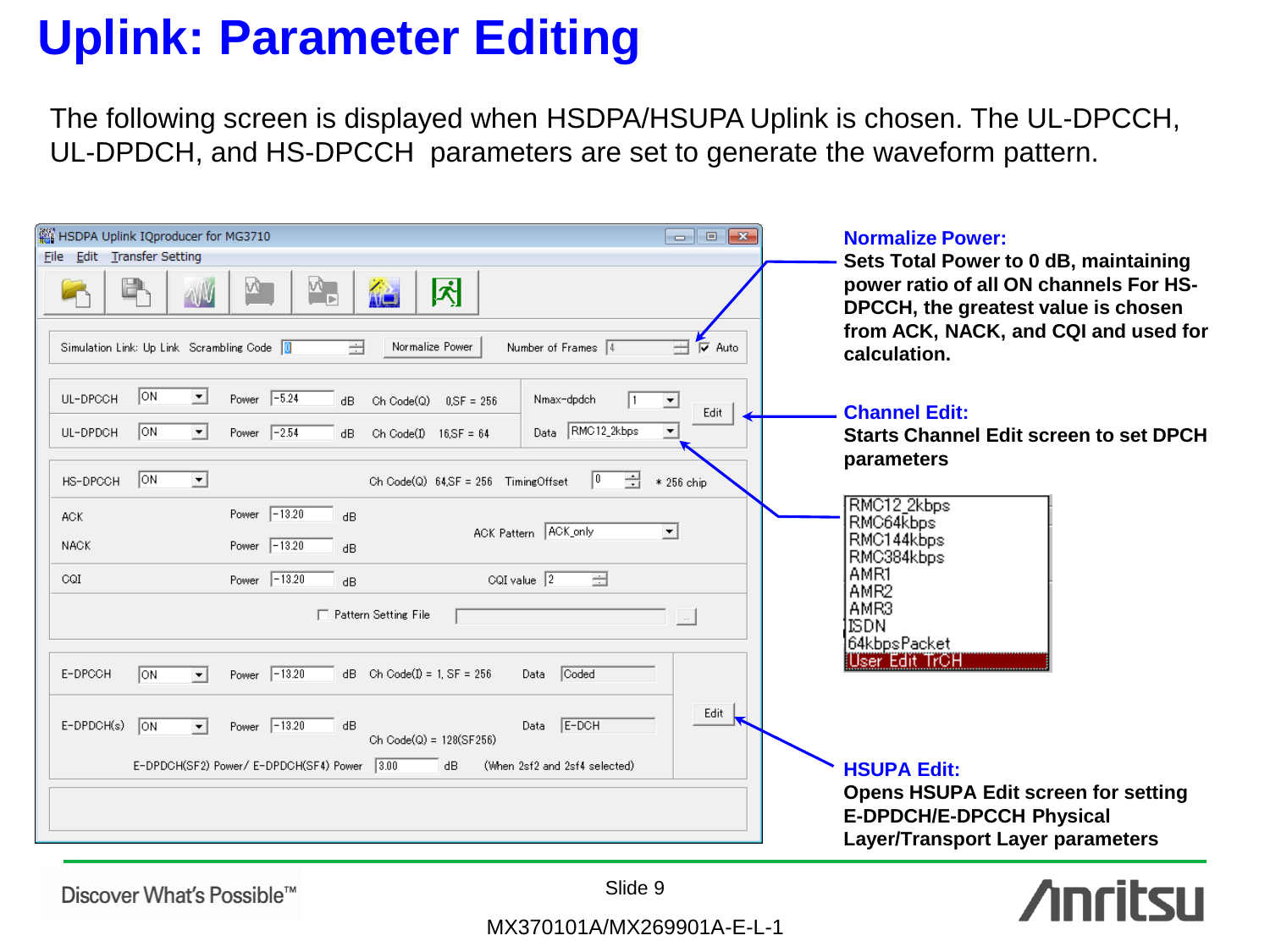## **Uplink: Parameter Editing Screen**

### **Channel Edit Screen**

| Channel Edit              |                       |                                            |                                    | $\mathbf{x}$                           |  |  |  |
|---------------------------|-----------------------|--------------------------------------------|------------------------------------|----------------------------------------|--|--|--|
|                           |                       | <b>DPCH Edit</b>                           |                                    |                                        |  |  |  |
|                           | PhyCH                 |                                            |                                    |                                        |  |  |  |
|                           | TrCH<br>UL-DPDCH Data | $\blacktriangledown$                       | <b>BER</b>                         | $\pmb{ \times}$                        |  |  |  |
|                           | <b>TFCI</b><br>0      | 글<br>UL-DPCCH Slot Format                  | #0                                 | $\blacktriangledown$                   |  |  |  |
| UL-DPDCH Spreading Factor | 64                    | $\blacktriangledown$                       | $\sqrt{0}$<br>골<br>Timing Offset   | <b>TPC Edit</b>                        |  |  |  |
|                           |                       | <b>TrCH</b>                                |                                    |                                        |  |  |  |
| Easy Setup                | TrCH Number           | $\overline{4}$<br>$\overline{\phantom{a}}$ |                                    |                                        |  |  |  |
|                           |                       |                                            |                                    | ▸                                      |  |  |  |
|                           | TrCH1                 | TrCH <sub>2</sub>                          | TrCH <sub>3</sub>                  | TrCH4                                  |  |  |  |
| Data                      | PN9fix<br>۰           | PN9fix<br>▼                                | PN9fix<br>$\overline{\phantom{a}}$ | PN9fix<br>▼                            |  |  |  |
| $\Pi$                     | 20ms<br>▾             | 40ms<br>$\mathbf{v}$                       | 20 <sub>ms</sub><br>▾              | 20 <sub>ms</sub><br>$\vert$            |  |  |  |
| Max. TrBk Size            | 244<br>bit            | 100<br>bit                                 | 244<br>bit                         | 244<br>bit                             |  |  |  |
| TrBk Size                 | 244<br><b>bit</b>     | $\sqrt{100}$<br>bit                        | $\sqrt{244}$<br>bit                | 244<br><b>bit</b>                      |  |  |  |
| Max.TrBk Set No.          | TrBk *<br>l 1         | TrBk *<br>11                               | TrBk *<br>1                        | TrBk *<br>1                            |  |  |  |
| TrBk Set No.              | TrBk *<br>11          | TrBk *<br>l1                               | TrBk *<br>  1                      | TrBk *<br>$\overline{1}$               |  |  |  |
| CRC                       | 16bit                 | 12bit                                      | 16bit<br>▼                         | 16bit                                  |  |  |  |
| Coder                     | $CC$ $1/3$<br>▾       | $CC$ $1/3$<br>▾                            | $\overline{CC}$ 1/3<br>▾           | $CC$ $1/3$<br>$\overline{\phantom{a}}$ |  |  |  |
| RM attribute              | 256                   | $\sqrt{256}$                               | 256                                | $\sqrt{256}$                           |  |  |  |
| <b>BER</b>                |                       |                                            |                                    |                                        |  |  |  |
| <b>BLER</b>               |                       |                                            |                                    |                                        |  |  |  |
|                           |                       |                                            |                                    |                                        |  |  |  |
|                           | ОК                    |                                            | Cancel                             |                                        |  |  |  |

Discover What's Possible™

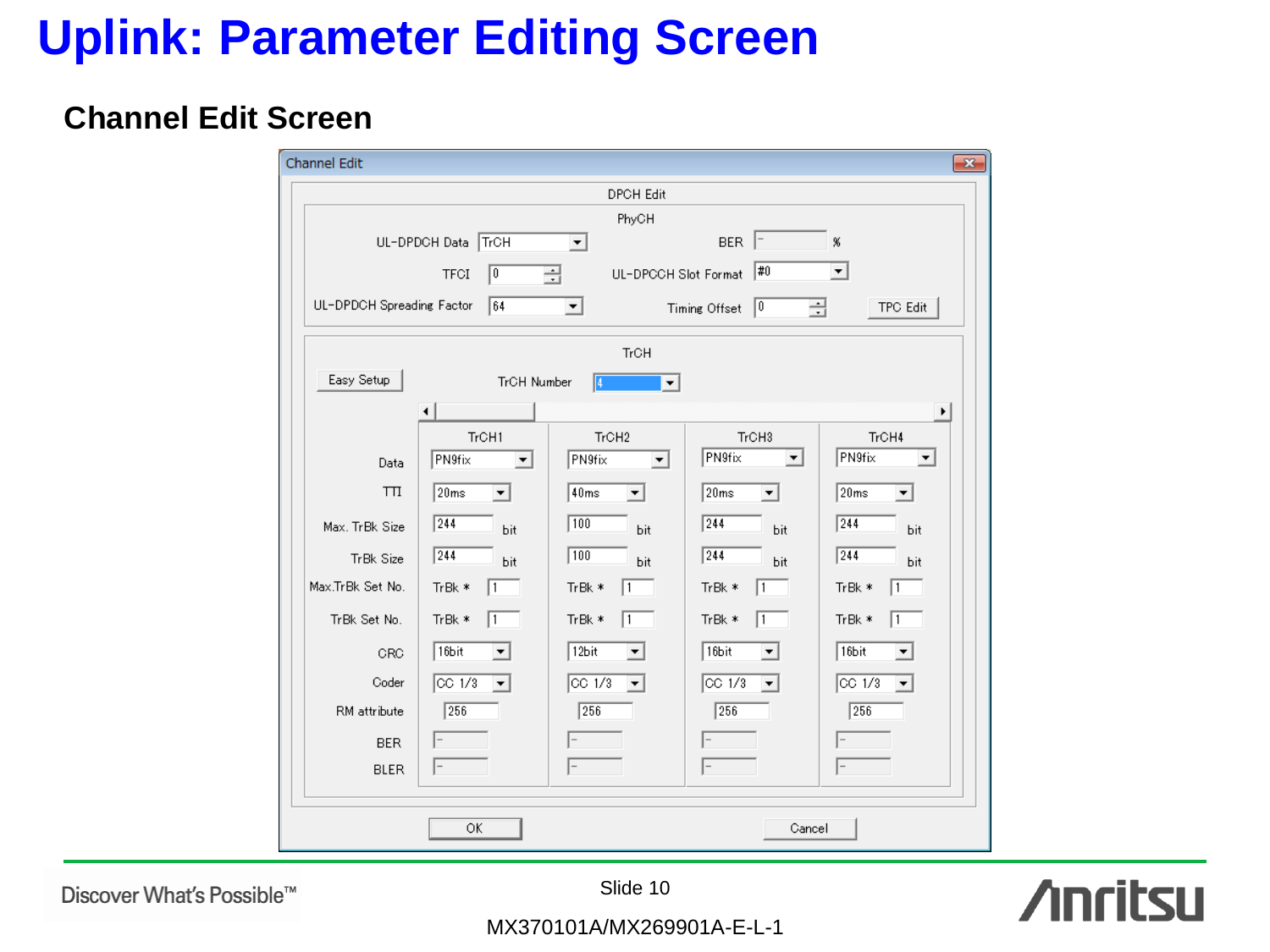## **Uplink: Parameter Editing Screen**

### **HSUPA Edit Screen**

| <b>HSUPA Edit</b>         |             |                      |                            |         | $\mathbf{x}$ |
|---------------------------|-------------|----------------------|----------------------------|---------|--------------|
|                           |             |                      | PhyCH                      |         |              |
| HARQ Process Setting File |             |                      |                            |         |              |
| E-DPCCH Data              | Coded       |                      | HS-DSCH Configured         | No      |              |
| E-DPDCH Data              | E-DCH       | $\blacktriangledown$ | E-DPDCH Channel Codes      | SF256   | ▼            |
|                           |             |                      | <b>TrCH</b>                |         |              |
| E-DCH TTI                 | 10ms        |                      | Pattern Length             | 1       |              |
| Information Bit Payload   | $\sqrt{18}$ |                      | E-DCH RV Index             | 10.     |              |
| E-DCH Payload Data        | PN9fix      |                      | <b>CRC</b> Error Insertion | Correct |              |
| E-TFCI Information        | 10          |                      | "Happy" Bit                | 10      |              |
| <b>RSN</b>                | 10          |                      |                            |         |              |
| ОK                        |             |                      |                            |         | Cancel       |

**Anritsu** 

Discover What's Possible™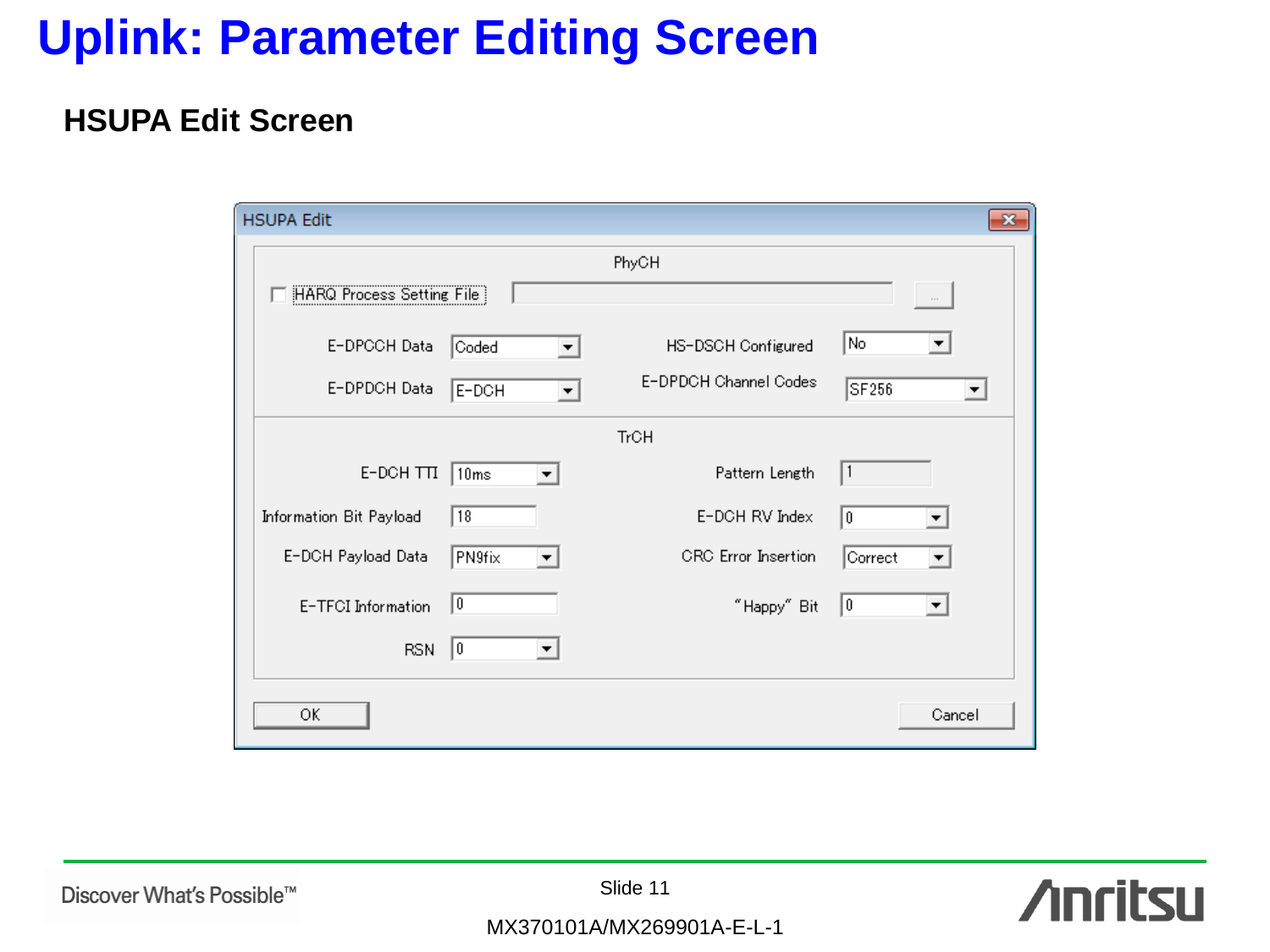## **Waveform Generation: Calculation**

After setting parameters, click the [Calculation] icon to generate the waveform pattern.



Discover What's Possible™

Slide 12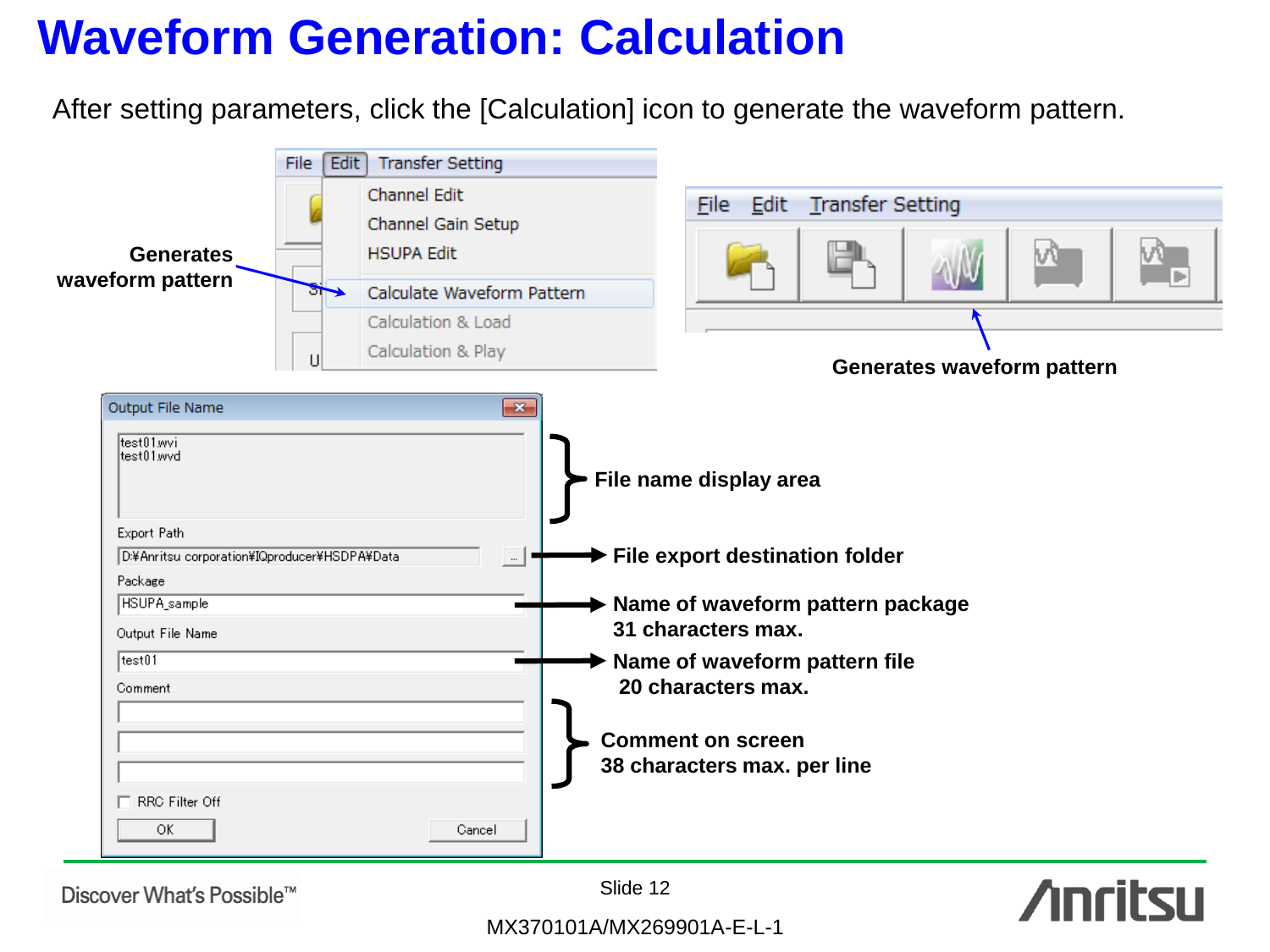## **Calculation & Load & Play**

After setting parameters, click the [Calculation] icon to generate the waveform pattern.





**Calculation:**

**Generates a waveform pattern after parameters are set. /Calculation/**

**Calculation & Load:**

**After waveform generation is finished, the created waveform pattern is loaded into the MG3710A waveform memory.**

**/Calculation/ > /Load/**

**Calculation & Play:**

**After waveform generation is finished, the created waveform pattern is loaded and selected at the MG3710A waveform memory.**

**/Calculation/ > /Load/ > /Select/**

Discover What's Possible™

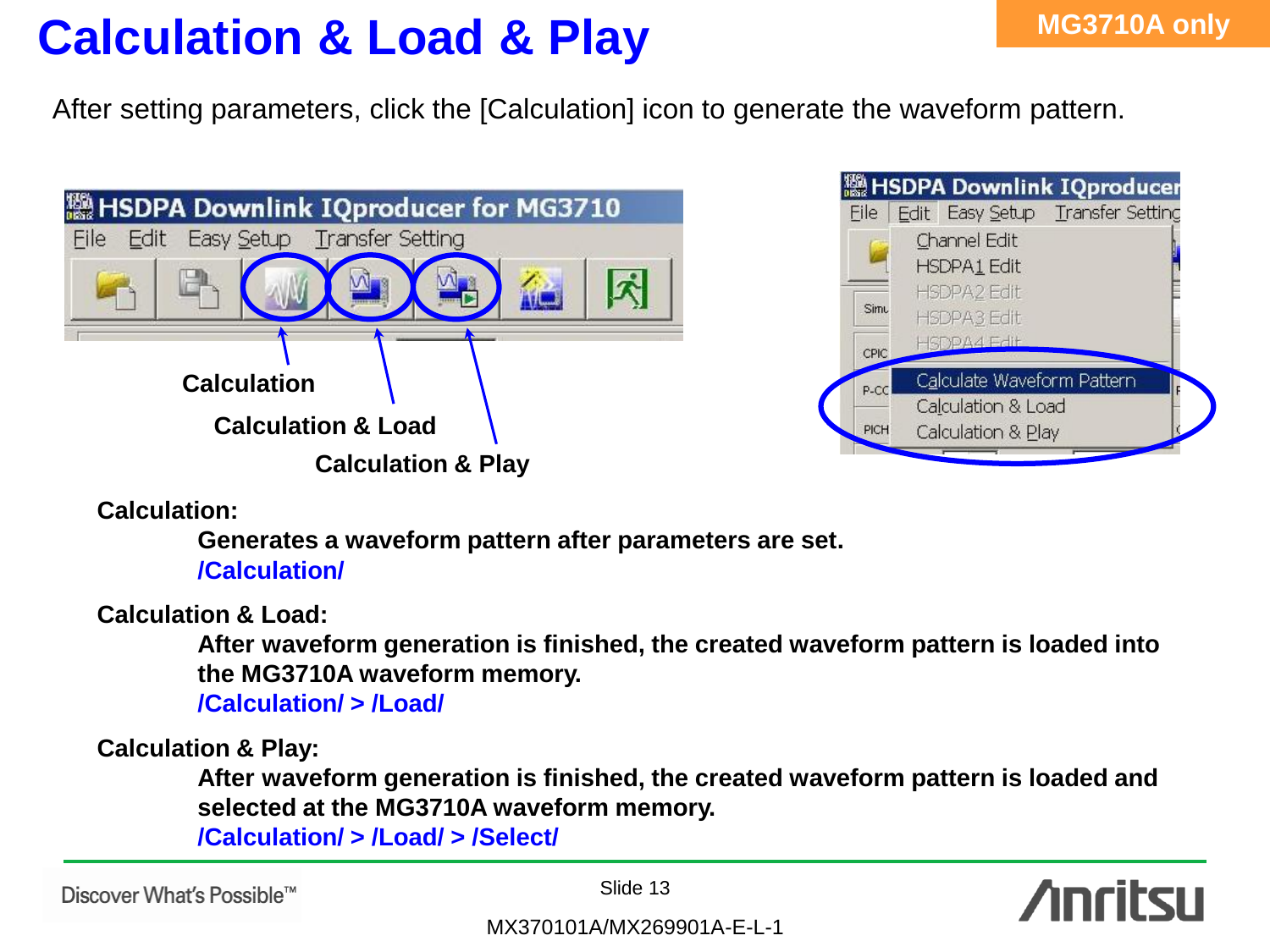## **File size of waveform patterns** MG3710A only

The presence/absence of the ARB Memory Expansion (option) and Baseband Signal Combination Function (option) is selected. Selecting the ARB Memory Expansion (option) and the Baseband Signal Combination Function (option) generates a bigger waveform pattern, while selecting the Baseband Signal Combination Function (option) generates a waveform pattern. If an uninstalled option is selected, sometimes the created waveform pattern may not be usable. Set the combination of installed options based on the following setting items.

| <b>Items</b>                    | <b>Combinations of Options</b> | Tł              |
|---------------------------------|--------------------------------|-----------------|
| Memory 64M samples              | None                           | fo              |
|                                 | Option48                       |                 |
| Memory 64M samples $\times 2$   | and                            |                 |
|                                 | Option 78                      |                 |
|                                 | Option45                       |                 |
| Memory 256M samples             | or                             | Me              |
|                                 | Option 75                      | Me              |
|                                 | Option 45 and Option 48        | Op <sub>1</sub> |
| Memory 256M samples $\times$ 2  | or                             |                 |
|                                 | Option 75 and Option 78        | Me              |
|                                 | Option46                       | Me              |
| Memory 1024M samples            | or                             | Opi             |
|                                 | Option 76                      | Me              |
|                                 | Option 46 and Option 48        |                 |
| Memory 1024M samples $\times 2$ | or                             | Me              |
|                                 | Option 76 and Option 78        | Opi             |

ne maximum size of the generated waveform pattern r each of the setting items is shown below.

| <b>Items</b>                                            | <b>Maximum Size</b> |
|---------------------------------------------------------|---------------------|
| Memory 64M samples                                      | 64M samples         |
| Memory 64M samples $\times$ 2 (With<br>Option 48, 78)   | 128M samples        |
| Memory 256M samples                                     | 256M samples        |
| Memory 256M samples $\times$ 2 (With<br>Option 48, 78)  | 512M samples        |
| Memory 1024M samples                                    | 512M samples        |
| Memory 1024M samples $\times$ 2 (With<br>Option 48, 78) | 512M samples        |

Discover What's Possible™

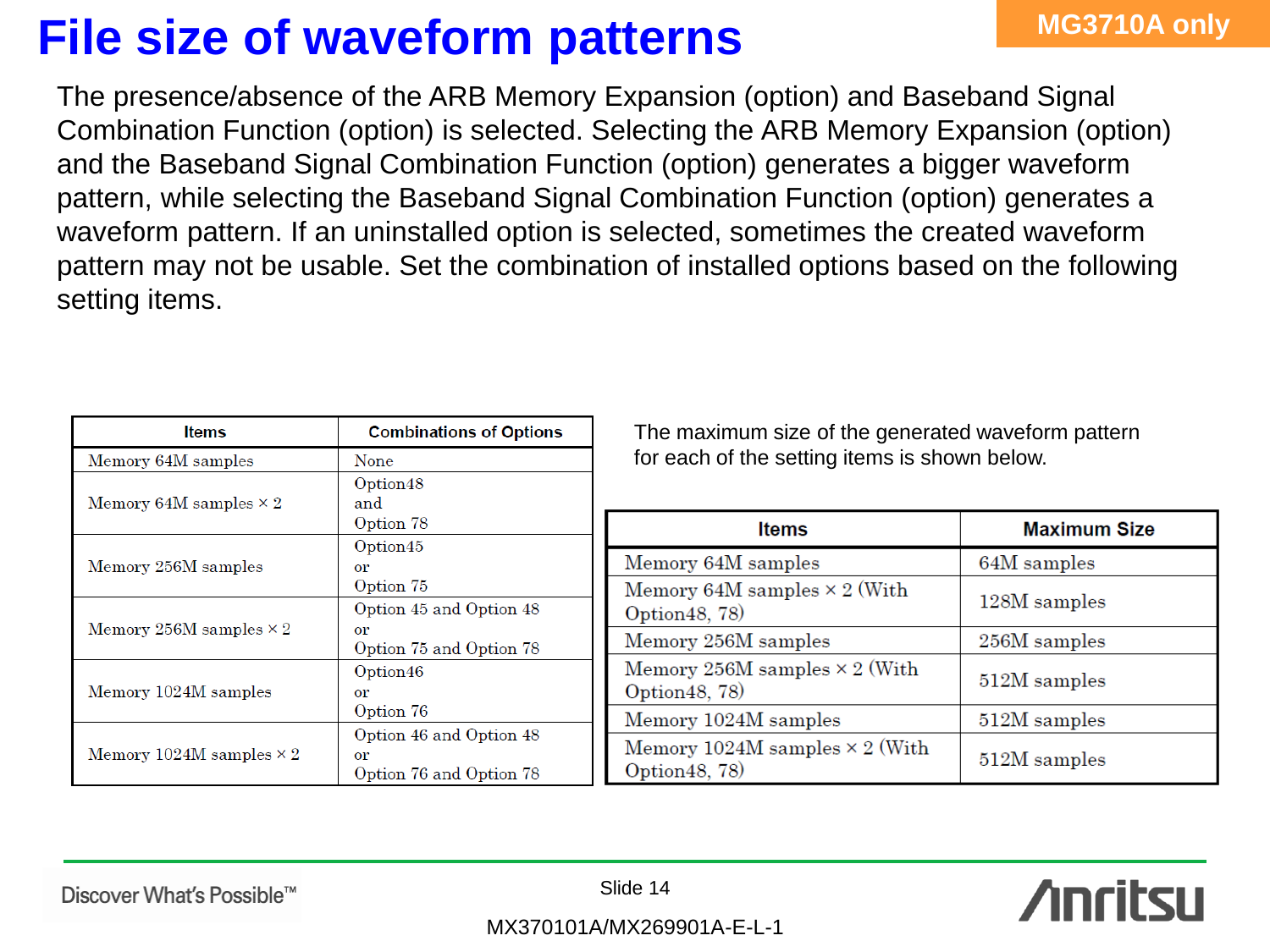## **File size of waveform patterns**

### **MS2830A:**

Select whether the ARB memory expansion option 256Msamples is installed.

Selecting With Option27 (Memory 256M samples) supports creation of larger waveform patterns. If the ARB memory expansion option is not installed, the generated waveform pattern may not be able to be used. Waveform patterns cannot be created with a size greater than 64M samples when Without Option27 (Memory 256M samples) is selected. Select either according to the presence of ARB memory expansion option.

| Model          | <b>Items</b>                              | <b>ARB Memory</b><br><b>Expansion</b> |
|----------------|-------------------------------------------|---------------------------------------|
| <b>MS2830A</b> | With Option27 (Memory 256M<br>samples)    | 1 GB                                  |
|                | Without Option27 (Memory<br>256M samples) | 256 MB                                |

### **MS269xA:**

ARB Memory Expansion (option) is not available for MS269xA. Only Memory 256M samples, 1 GB is available.

Discover What's Possible™

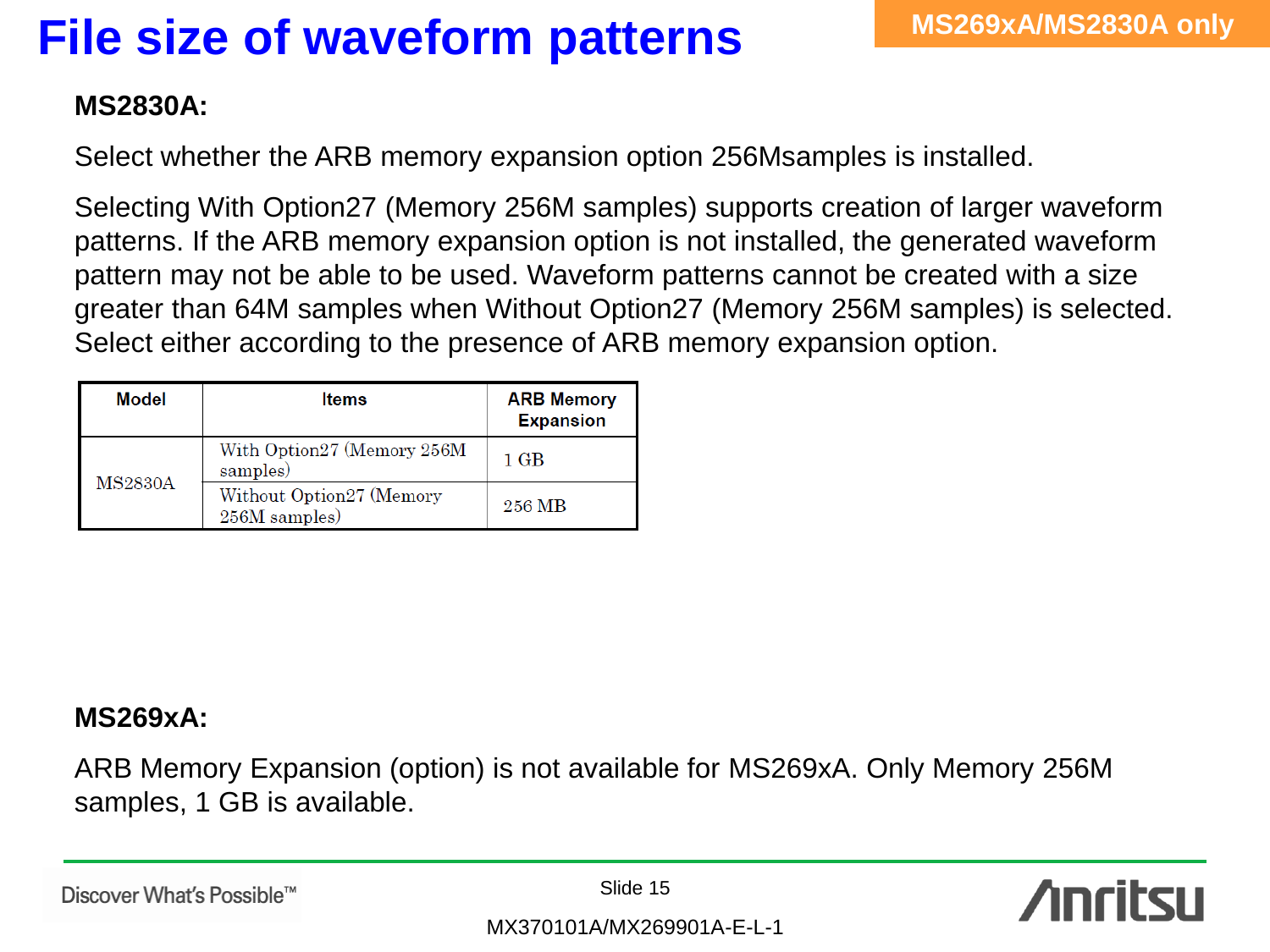## **Note**

Discover What's Possible™

Slide 16